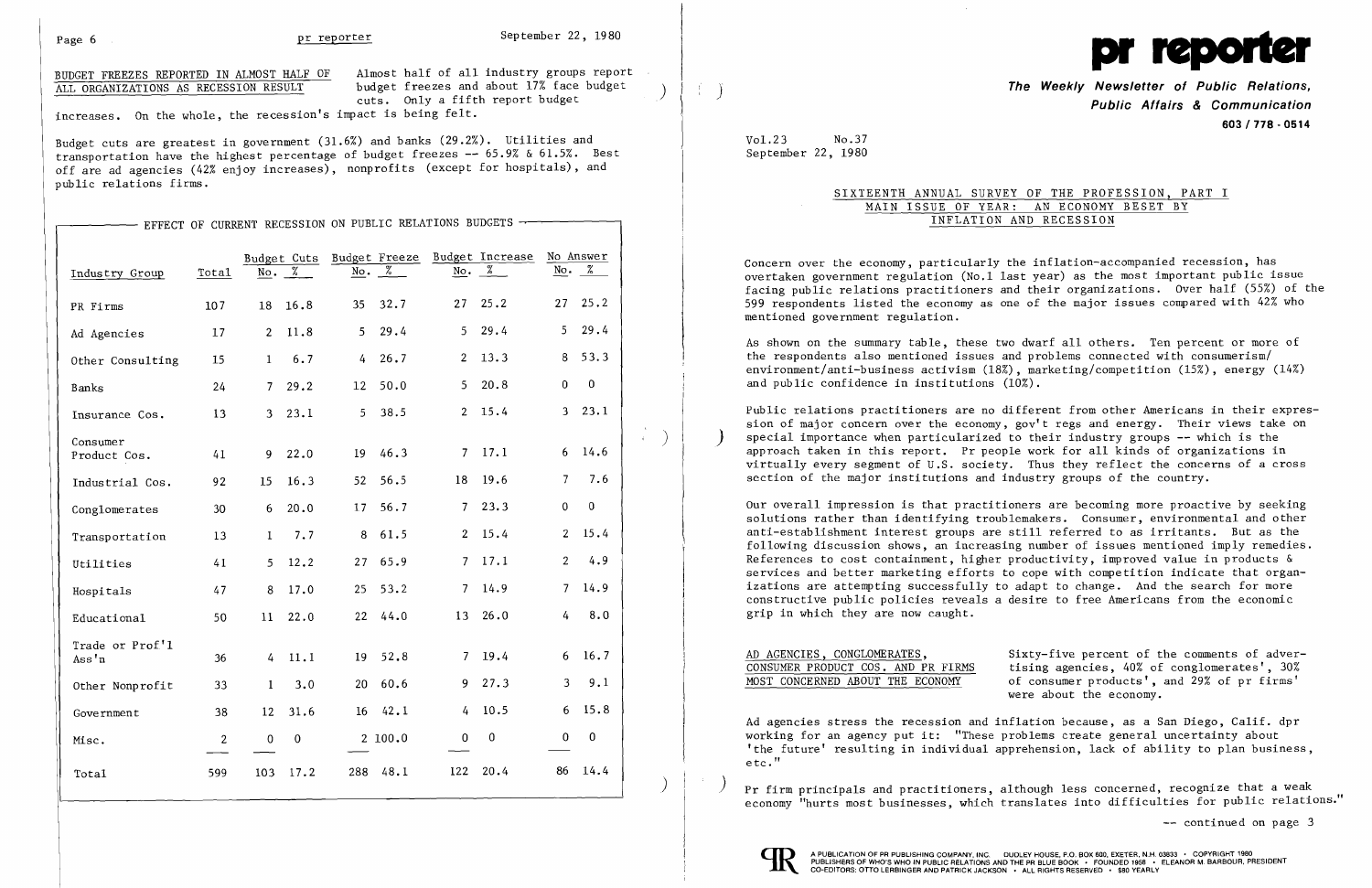Page 2 **Page 2 pr reporter** September 22, 1980

) and the state of the state  $\vert \cdot \vert$ 

| Issues                                                       | No. of<br>Comments | Percent<br>of<br>Comments | Percent of<br>Respondents<br>$(N=599)$ | Top Two Groups<br>That State Issue<br>as Key Problem | % of Mentions<br>in Industry<br>Group |
|--------------------------------------------------------------|--------------------|---------------------------|----------------------------------------|------------------------------------------------------|---------------------------------------|
| Economy:<br>inflation/<br>recession                          | 330                | 28%                       | 55%                                    | Ad agencies<br>Conglomerates                         | 65%<br>40                             |
| Government<br>regulation                                     | 252                | 21                        | 42                                     | Banks<br>Ass'ns                                      | 48<br>33                              |
| $Consume$ rism/<br>Environment/<br>Anti-business<br>activism | 106                | 9                         | 18                                     | Utilities<br>Industrials                             | 16<br>13                              |
| Marketing/<br>Competition                                    | 91<br>8            |                           | 15                                     | Hospitals<br>Insurance                               | 11<br>10                              |
| Energy                                                       | 81<br>7            |                           | 14                                     | Conglomerates<br>Consumer products                   | 15<br>12                              |
| Public<br>confidence in<br>institutions                      | 57                 | 5                         | 10                                     | Government<br>Education                              | 18<br>10                              |
| Employee rela-<br>tions/recruit-<br>ment                     | 46                 | $\frac{1}{4}$             | 8                                      | Hospitals<br>Insurance                               | 11<br>10                              |
| Social<br>responsibility                                     | 45                 | $\overline{4}$            | 8                                      | Insurance<br>Government                              | 10<br>9                               |
| Politics                                                     | 40                 | 3                         | $\overline{7}$                         | Government<br>Nonprofits-other                       | 20<br>15                              |
| Funding                                                      | 30                 | 3                         | 5                                      | Education                                            | 26                                    |
| Cost contain-<br>ment                                        | 21                 | $\overline{2}$            | 4                                      | Hospitals<br>Insurance                               | 12<br>10                              |
| Other                                                        | 75                 | 6                         | 13                                     |                                                      |                                       |
| Total                                                        | 1174               | 100%                      | $\star$                                |                                                      |                                       |

from a traditional 'repair' philosophy." A Phoenix, Ariz. dpr refers to a "wellness emphasis." And a Vancouver, B.C. dpr notes the "upsurge in interest/funding of preventive medicine at the expense of treatment medicine."

"There is a need to clarify (especially in health  $pr$ ) the relationship with marketing. I sincerely believe pr should cooperate but not try to do both. They are separate functions."

\* Adds up to more than 100% because respondents could mention up to three issues.

Note: Results based on mail survey conducted in June 1980 from a sample of pr reporter subscribers and accredited or active PRSA & CPRS members.

- 1980's MOST IMPORTANT PUBLIC ISSUES FACING BUSINESS, NONPROFITS & GOVERNMENT -

DEMOGRAPHICS & "JARVIS SYNDROME" With funding their number one issue due to<br>CATCH UP WITH EDUCATIONAL INSTITUTIONS shrinking enrollments and budgets, educashrinking enrollments and budgets, educational institutions point to two causes. One is demographics. The well-known fact, as reported by a Buffalo, N.Y. news bureau dir, is the "decreasing numbers of college-age and college-attending students." The other is a taxpayers' revolt -- called the "Jarvis Syndrome" by the vp of an Ann Arbor, Mich. educational institution. A few see an even larger cause in the questioning of the "usefulness of university education" and a "coalition opposed to the advance of science and technology." All these factors add up to declining finan cial support for education -- and, as a Toronto, Ont. dir of info svcs observes, will also affect the industries that supply educational institutions.

Despite greater emphasis on marketing, only 2 of the 47 hospital respondents had marketing in their titles. Practitioners in Florida and Illinois list their titles as director of public relations/marketing and director of marketing & community services. One dpr disagrees with this merging of functions. He says:

Next to government, the lack of "public confidence in institutions" affects educational institutions the most. Ten percent of the comments refer to this adverse public opinion. Educational institutions are worried about their public image, collectively and as separate entities, and seek to raise public confidence in the value of education.

The marketing orientation of hospitals is also reflected in their concern with consumerism and their public image. Quality of care gets the most mentions, followed by payment and reimbursement policies. A dpr from an L.A., Calif. suburb wants the public to have the right image of a medical center; another dpr speaks of the public perception of a multi-hospital corporation. A Woonsocket, R.1. comty rels dir wants to "update an aging building, with new funds, to meet public expectations."

State-supported colleges & universities complain the loudest about assaults on their budgets. A Seattle, Wash. educational director asks: "How can we continue to offer good education **...** on a limited budget? Governor has drastically cut higher education funding in favor of other parts of budget." A Eugene, Ore. dir of college/comty rels speaks of "increasing hassle from federal and state bureaucracies." And an Ottawa, Ont. dir of info complains of "lack of support for research."

INSURANCE COS. ALSO<br>AFFECTED BY DEMOGRAPHICS insurance companies are also facing problems stemming insurance companies are also facing problems stemming from demographic changes. A Phila., Pa. dpr refers to an "increasing recognition of an aging population and its impact on commercial/social progress." A Dallas, Tex. dir of comns sees an even worse problem of "senior citizen abuse." A more general implication of demographic and other factors is pressure for "product changes to meet changing needs." That's one of the reasons why insurance companies are second to hospitals in emphasizing the problem area of marketing/<br>competition.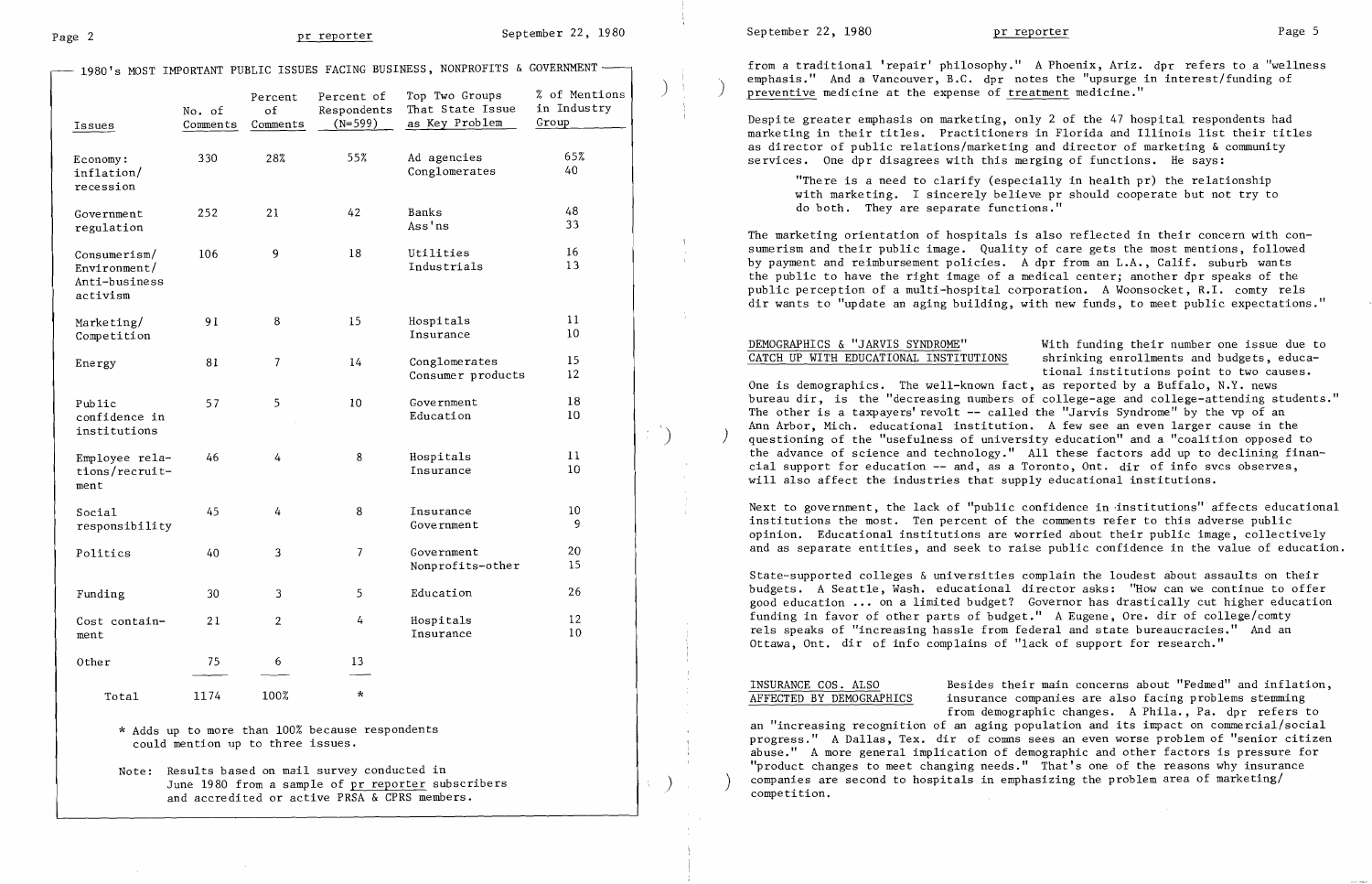$\big)$ 

)

 $\left( \right)$ 

As stated by an Atlanta, Ga. pr firm head:

"Clients appear to be alarmed by the economy, and want only programs which can directly relate to the bottom line. Often they perceive pr as a good-will, rather than a sales generator, and may cut back budgets until money flows a little more freely."

Also indicating awareness of the need to prove one's mettle, a Vancouver, B.C. dpr seeks to "maintain a leadership position in the industry by offering clients topquality value at a fair price while coping with inflationary erosion of profits."

GOV'T REGS CHIEF CONCERN OF BANKS,<br>TRADE ASS'NS. INDUSTRIALS AND INSURANCE: the business." "government intru-TRADE ASS'NS, INDUSTRIALS AND INSURANCE; the business," "government intru-<br>INCREASED COMPETITION IN BANKING IS ONE RESULT sion and control" are some of the INCREASED COMPETITION IN BANKING IS ONE RESULT bank respondents **-- <sup>a</sup>**greater proportion of comments than from any other group.

Conglomerates and consumer product companies worry generally about the ability to maintain profits in a declining economy, for the "economic status of the public" affects consumer sales. Other industry groups voice similar concerns. A Miami, Fla. bank complains about "rising cost of money vs , lending profitability." An insurance company is conscious of the rise in hea1thcare costs and a Glendale, Calif. hospital dpr talks about "helping the public understand reasons for high cost of hea1thcare."

comments made by almost 50% of all

For banks, regs are a bottom-line issue because they directly affect the degree of competition faced by them. For example, a sr vp complains about the "spread of services to non-bank institutions." Two other comments (by commercial banks) show deep concern:

"Increasing competition for share of market: S&L's, credit unions and savings institutions are being granted many of the functions hitherto reserved to commercial banks." (Syracuse, N.Y.)

"Competition from S&L's who are not covered by same operating restrictions as commercial banks." (Fort Worth, Tex.)

A vp-pr of a southwest bank sounds this warning: "Banks had better be prepared for increased competition as differences between financial institutions become blurred in the consumer's mind. We should also begin preparing for interstate banking in 5 to 10 years."

Industrial company respondents made the widest range of comments about gov't regs because they are affected in so many ways. Environmental regs appear to be most bothersome. One dpr pleads that "jobs are first" when "fixing priorities in terms of air and water pollution abatement." Resource companies fix on land use regs. A dpr for a Tennessee paper manufacturer is concerned about "maintaining a forest productive base" and a dpr for a Virginia company is concerned about "locking up vast tracts of new land in 'wilderness' areas." A dpa of a Minnesota timber company complains about "land withdrawals from timber production for single use purposes, e.g., wilderness, urban development, highways, utility ways, etc." Another issue of concern is hazardous and toxic waste disposal.

Insurance companies are watching two waves of legislation: federal intrusion into an industry primarily regulated by states, and a call by the Federal Trade Commission for states to require uniform cost disclosure. The FTC has been saying that consumers are losing money by keeping savings in insurance policies.